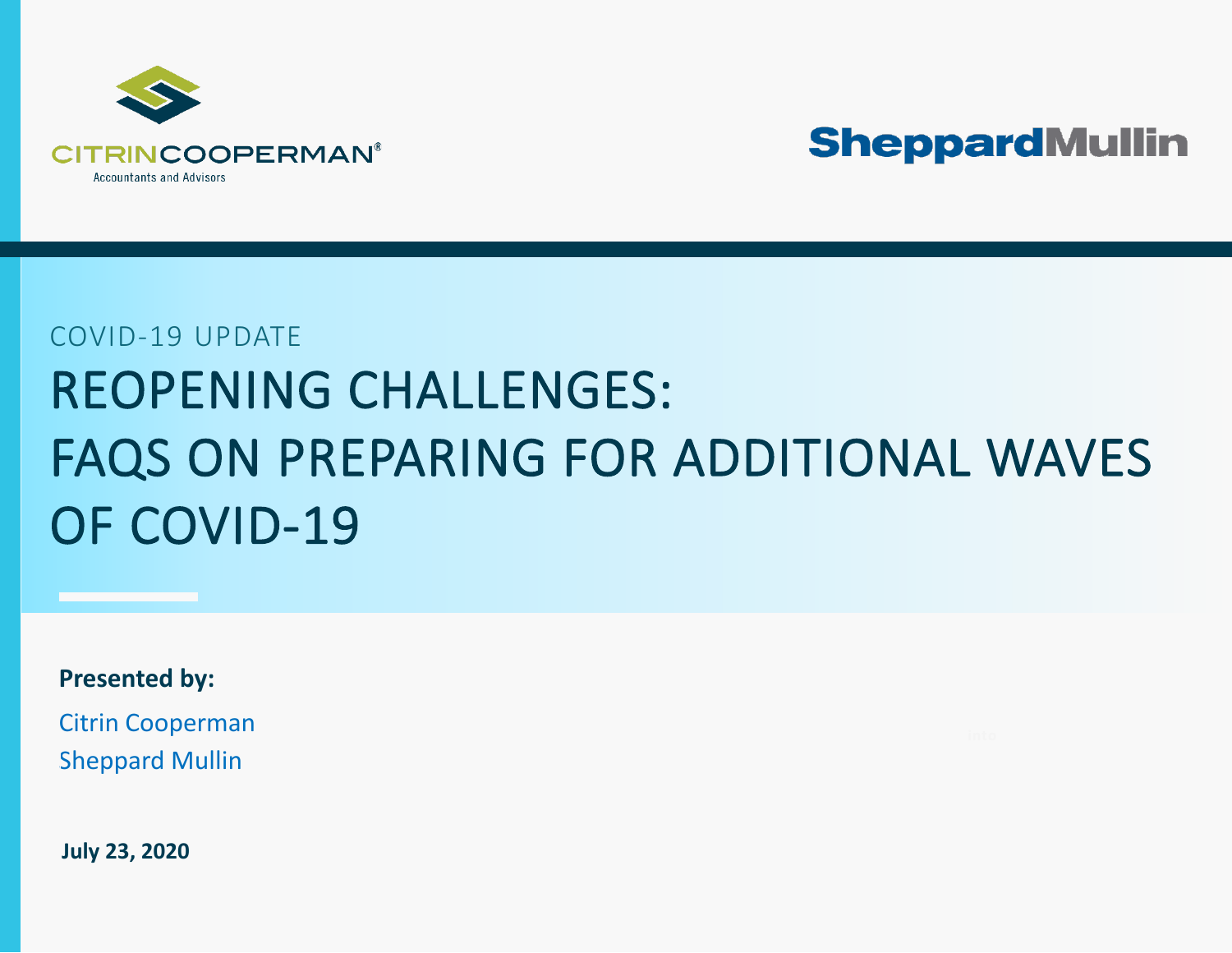

#### **REOPENING CHALLENGES: FAQS ON PREPARING FOR ADDITIONAL WAVES OF COVID-19**

**Introduction:** Many areas of the country are experiencing resurgences of COVID-19, and it is foreseeable that second and perhaps third waves of the virus will hit pockets of the country throughout the remainder of 2020. As healthcare organizations struggle to balance their continued response efforts to the pandemic, with preparations for future waves, we have received many questions from provider organizations regarding how best to prepare their organizations.

The situation is further complicated by an impending expiration of the Public Health Emergency Declaration (under Section 319 of the Public Health Service Act), which served as a catalyst for many of the relaxed regulatory requirements that enabled providers to quickly go-to-market with telehealth services (e.g. relaxation of HIPAA requirements, etc.). Given the current political environment, we believe provider organizations should be prepared for the expiration of the Public Health Emergency Declaration on July 25, 2020; and, even if there is an extension, the termination of the emergency will likely occur in the next couple of months.

This Frequently Asked Question (FAQ) Document represents the continued collaboration between Citrin Cooperman and Sheppard Mullin to publish materials focused on COVID-19 related regulations and changes, and produce thought leadership that is both timely and useful for clients and partners. For access to our previous thought leadership materials, please visit our webpages: citrincooperman.com/CRU, [citrincooperman.com/infocus/covid-19-transition-playbook,](https://www.citrincooperman.com/infocus/covid-19-transition-playbook) [sheppardmullin.com/coronavirus-insights,](https://www.sheppardmullin.com/coronavirus-insights) and [sheppardhealthlaw.com.](https://www.sheppardhealthlaw.com/)

The table below: (i) does not address all of the applicable local, state, and federal changes that have been implemented in response to the COVID-19 crisis; (ii) is not intended to be a comprehensive summary of the various changes; and (iii) is for informational purposes and is not legal or consulting advice.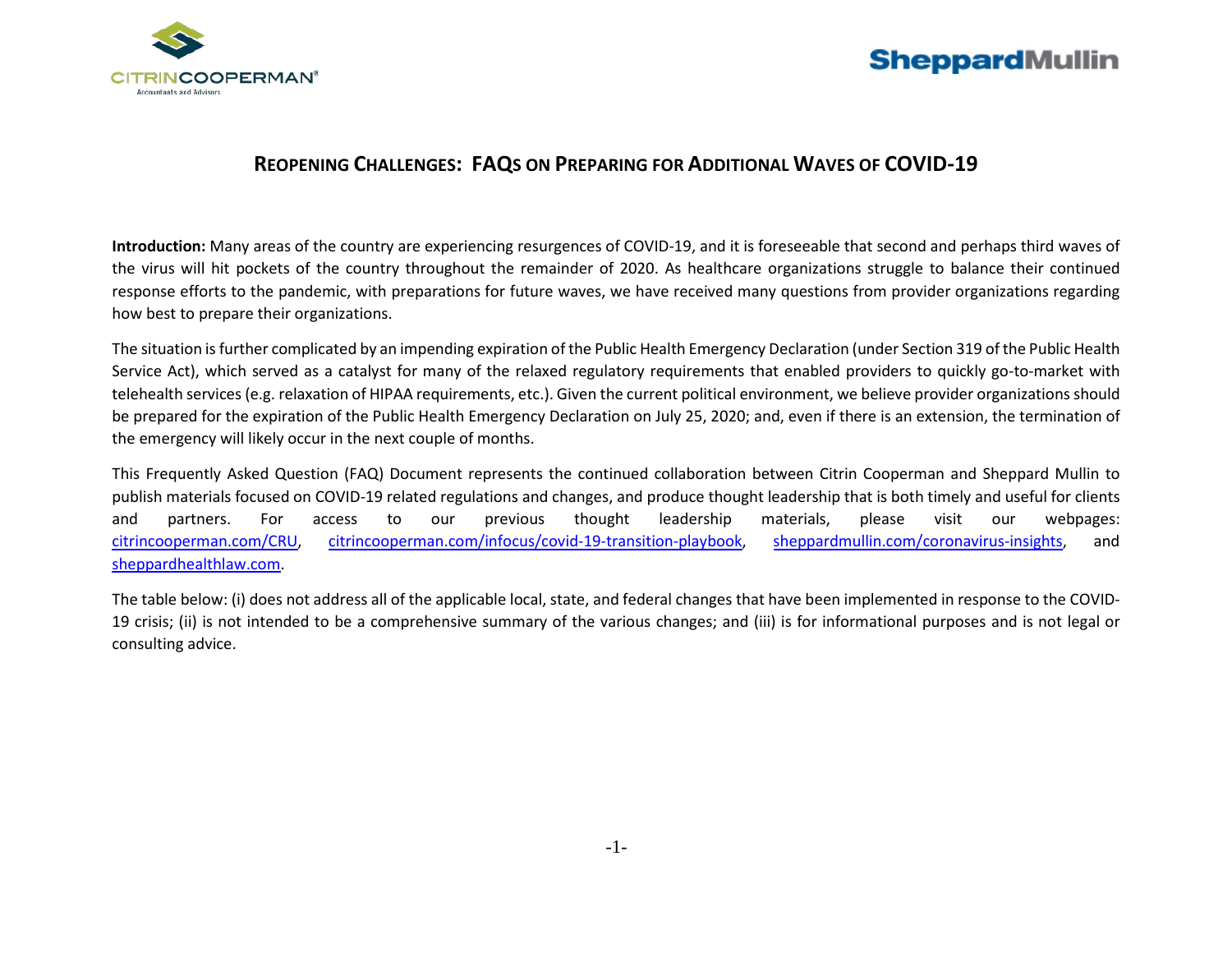

| <b>Category</b>                            | Question                                                                                                                                                                                                                                                                                                                                                                                                                                                                                                                                                 | <b>Response</b>                                                                                                                                                                                                                                                                                                                                                                                                                                                                                                                                                                                                                                                                                                                                                                                                                                                                                                                                                                                                                                                                                                                                                                                                                                                                                                                                                                                                                                                                                                                                                                                                                                                                                                                                                                                                                                                                                       |
|--------------------------------------------|----------------------------------------------------------------------------------------------------------------------------------------------------------------------------------------------------------------------------------------------------------------------------------------------------------------------------------------------------------------------------------------------------------------------------------------------------------------------------------------------------------------------------------------------------------|-------------------------------------------------------------------------------------------------------------------------------------------------------------------------------------------------------------------------------------------------------------------------------------------------------------------------------------------------------------------------------------------------------------------------------------------------------------------------------------------------------------------------------------------------------------------------------------------------------------------------------------------------------------------------------------------------------------------------------------------------------------------------------------------------------------------------------------------------------------------------------------------------------------------------------------------------------------------------------------------------------------------------------------------------------------------------------------------------------------------------------------------------------------------------------------------------------------------------------------------------------------------------------------------------------------------------------------------------------------------------------------------------------------------------------------------------------------------------------------------------------------------------------------------------------------------------------------------------------------------------------------------------------------------------------------------------------------------------------------------------------------------------------------------------------------------------------------------------------------------------------------------------------|
| <b>Regulatory and</b><br><b>Compliance</b> | What Federal and/or State<br>stimulus or financial support<br>programs can we expect in<br>response to a potential second<br>wave? If my organization<br>received payments in<br>connection with an existing<br>program, will my organization<br>be eligible to apply for any new<br>programs?<br>We understand that we need<br>to comply with local<br>governmental requirements for<br>re-opening, but what are my<br>organization's obligations if an<br>employee tests positive (e.g.,<br>just send the employee home,<br>conduct a tracing of other | There is still funding within the Provider Relief Fund that has not been distributed, so it is likely we<br>will see these funds fully deployed. It is also possible that future legislation will have a focus on<br>healthcare, so Congress may appropriate additional monies to the Provider Relief Fund or for<br>distribution through similar mechanisms. Based on the political climate, however, additional<br>appropriations may be stalled or blocked - providers should undertake business planning exercises,<br>such as budgeting and cash flow planning, as though there will not be any additional government<br>funding. It is important to consider the timing and impact of the recoupment of the Medicare<br>Advanced Payments when undertaking this exercise.<br>If you have already received government funding through an existing program, it is possible that you<br>may be eligible for additional Provider Relief Fund payments, depending on how these funds are<br>allocated, as well as to apply for any new programs, depending on their particular requirements.<br>If an employee tests positive and is currently at the workplace, you should not only send them home<br>but also close the workplace and disinfect the workplace per CDC and OSHA guidance. However, if<br>the employee is already home and tests positive, you may be obligated to pay them leave under the<br>Families First Coronavirus Response Act ("FFCRA") or applicable state and local laws. In all cases, you<br>should comply with local government requirements for contact tracing and should notify employees<br>who may have been in close contact with the employee who tested positive. Importantly, when<br>notifying other employees that they have been in close contact with an employee that has tested<br>positive, never reveal the name of the employee who tested positive. |
|                                            | employees he/she may have<br>come in contact with, close our<br>office?). Does the organization<br>have to pay employees who<br>cannot work due to a high<br>temperature or a positive<br>COVID test result?                                                                                                                                                                                                                                                                                                                                             | If an employee has a high temperature or suspects they may have COVID and/or is awaiting a test<br>result, they may be eligible for pay under the FFCRA or applicable state or local laws.                                                                                                                                                                                                                                                                                                                                                                                                                                                                                                                                                                                                                                                                                                                                                                                                                                                                                                                                                                                                                                                                                                                                                                                                                                                                                                                                                                                                                                                                                                                                                                                                                                                                                                            |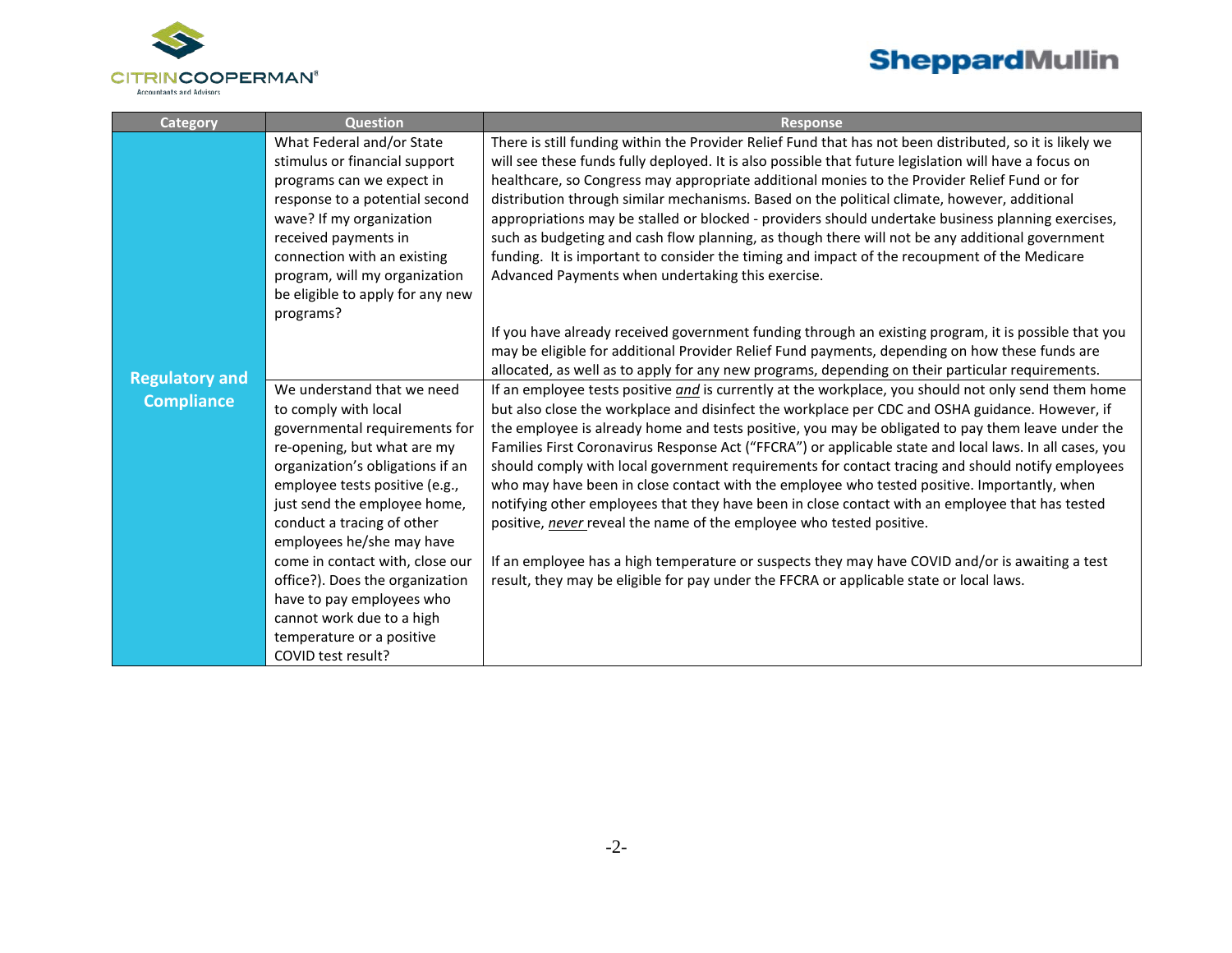

| <b>Category</b>   | <b>Question</b>                    | <b>Response</b>                                                                                        |
|-------------------|------------------------------------|--------------------------------------------------------------------------------------------------------|
|                   | There is so much information       | Work with your legal and financial advisors - they are actively tracking these changes. Citrin         |
|                   | (and misinformation) available     | Cooperman and Sheppard Mullin are both publishing information about evolving COVID-19 related          |
|                   | in the public and changes on a     | regulations and changes available here for Citrin Cooperman and here for Sheppard Mullin.              |
|                   | Federal, State and local level     | Additionally, we would recommend carefully documenting the extra measures you are taking in            |
|                   | that we cannot keep up with all    | response to COVID-19 related regulatory requirements, as well as legal waivers on which you're         |
|                   | of the changes. Any                | relying, and task an individual within your organization with monitoring and updating leadership       |
|                   | recommendations on how my          | regarding any changes to these particular requirements and waivers.                                    |
|                   | organization can easily stay on    |                                                                                                        |
|                   | top of changes to the law,         |                                                                                                        |
|                   | regulations, and                   |                                                                                                        |
|                   | recommendations in the             |                                                                                                        |
|                   | healthcare industry? What is       |                                                                                                        |
|                   | our organization's potential       |                                                                                                        |
|                   | exposure if we fail to             |                                                                                                        |
|                   | implement one of these             |                                                                                                        |
|                   | changes?                           |                                                                                                        |
|                   | Our practice has started using     | First and foremost, being honest with your patients and communicating effectively with them will be    |
|                   | telehealth during the pandemic     | key to addressing patient concerns about changes in the care delivery model. We recommend that         |
|                   | and for the patients that will     | you evaluate your current policies and procedures in light of COVID-19 and safety recommendations.     |
|                   | try it, it has worked fairly well. | First, look at how you are scheduling your patients - is there enough time to appropriately clean the  |
|                   | That said, we still have many      | rooms? If patients have to wait in the waiting room, is there enough space to maintain social          |
|                   | patients that want to receive      | distancing? Can you change your procedures so that when patients arrive you are able to take them      |
|                   | services in person, but are        | directly back to the examination room? We have heard of some providers that are dividing the day       |
|                   | nervous to visit an office. How    | into specific blocks of time for well visits and for sick care to make patients more comfortable.      |
| <b>Operations</b> | do we make our patients feel       |                                                                                                        |
|                   | comfortable with coming in for     | Once you have the policies and procedures in place, consider proactively reaching out to patients      |
|                   | services they need, which will     | one to two days prior to their appointment, to explain the new process for visits and answer any       |
|                   | also provide the revenue that      | questions they may still have.                                                                         |
|                   | our practice needs to remain       |                                                                                                        |
|                   | viable?                            | Additionally, it will be important to continue to communicate with your patients about the type of     |
|                   |                                    | care they can receive via telehealth. It may take some time to drive adoption, but similarly to the    |
|                   |                                    | step curve with getting patients to adopt patient portals, it will be important to have a specific and |
|                   |                                    | proactive communication approach to drive adoption of telehealth where it is appropriate for           |
|                   |                                    | services.                                                                                              |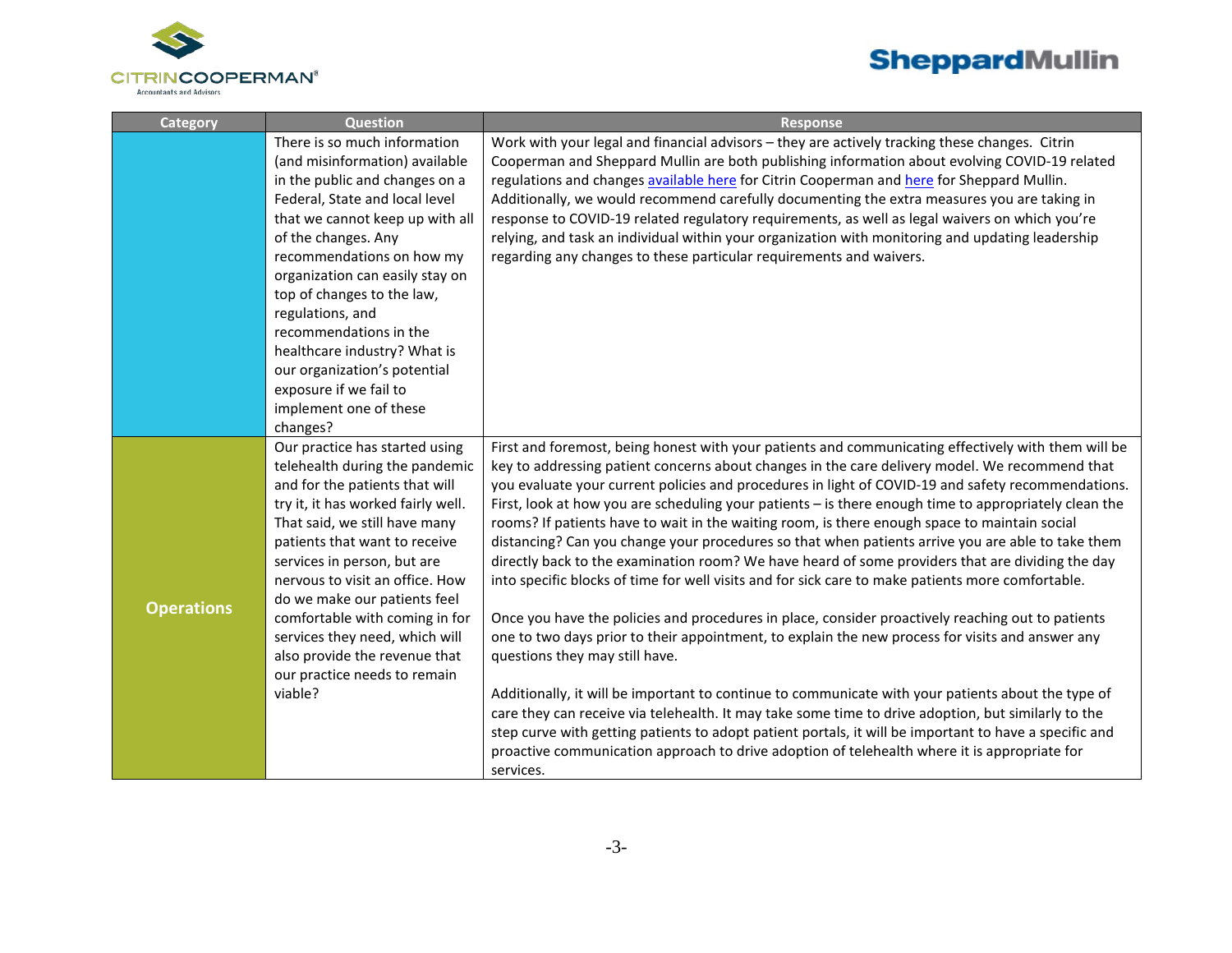

| Category | <b>Question</b>                                                                                                                                                                                                                                                                                                                                                                                                                                                                                                                                             | <b>Response</b>                                                                                                                                                                                                                                                                                                                                                                                                                                                                                                                                                                                                                                                                                                                                                                                                                                                                                                                                                                                                                                                                                                                                                                                                                                                                                                                                                                                                                                                                                                                                                                                                                                                                                                                                                                                                                                                                                                                                                                                                                                                                                                                                                                                                                                                                                                                                                                                                                                                                                    |
|----------|-------------------------------------------------------------------------------------------------------------------------------------------------------------------------------------------------------------------------------------------------------------------------------------------------------------------------------------------------------------------------------------------------------------------------------------------------------------------------------------------------------------------------------------------------------------|----------------------------------------------------------------------------------------------------------------------------------------------------------------------------------------------------------------------------------------------------------------------------------------------------------------------------------------------------------------------------------------------------------------------------------------------------------------------------------------------------------------------------------------------------------------------------------------------------------------------------------------------------------------------------------------------------------------------------------------------------------------------------------------------------------------------------------------------------------------------------------------------------------------------------------------------------------------------------------------------------------------------------------------------------------------------------------------------------------------------------------------------------------------------------------------------------------------------------------------------------------------------------------------------------------------------------------------------------------------------------------------------------------------------------------------------------------------------------------------------------------------------------------------------------------------------------------------------------------------------------------------------------------------------------------------------------------------------------------------------------------------------------------------------------------------------------------------------------------------------------------------------------------------------------------------------------------------------------------------------------------------------------------------------------------------------------------------------------------------------------------------------------------------------------------------------------------------------------------------------------------------------------------------------------------------------------------------------------------------------------------------------------------------------------------------------------------------------------------------------------|
|          | In response to COVID-19, I<br>have had to adapt the way my<br>practice operates and delivers<br>care. We are now offering<br>telehealth visits, spacing visit<br>times further apart so we can<br>appropriately clean the rooms,<br>and maintain social distance<br>requirements. How can I adapt<br>my operating model,<br>particularly with staffing and<br>scheduling, to ensure I am<br>operating with optimal<br>efficiency? Also, what steps can<br>we take now to prevent a<br>complete shutdown of our<br>offices in the event of a second<br>wave? | In our work with providers, we have observed that it is essential that they look at the type of service<br>mix that optimizes the efficiency of services provided and how that ultimately drives profitability for<br>their practices. Start by evaluating the number of telehealth visits you are furnishing in a week versus<br>the number of in-clinic visits. Then implement a schedule structure that efficiently utilizes the time<br>demand and supply to complete visits (i.e., you may be able to complete more telehealth visits in a<br>day than in clinic, so you may consider 2 1/2 telehealth days and 2 in person clinic days). In this<br>schedule, consider blocking certain days for certain visit types and adapting your staffing model<br>accordingly. For the days that are dedicating to telehealth, you need fewer non-clinical staff, but for<br>the in-clinic days you may need to leverage PRN or contract staff to meet the demand.<br>Similarly, as a provider looks at the types of services being furnished via telehealth vs. in person, the<br>provider should consider whether there is an optimal set of services to target for provision via<br>telehealth, taking into account patient preference and the ability to provide in-person visits. Does it<br>make sense to carve out a subset of clinicians to focus on providing telehealth services vs. trying to<br>optimize with all clinicians? Is there some sort of rotation of services that makes sense for your<br>practice? Some providers are rotating their clinicians on a weekly basis - one week in the hospital, as<br>applicable, one week providing telehealth services, and then one week seeing patients in the office.<br>Finally, as you are preparing to remain open during any future waves of COVID-19, consider<br>evaluating safety policies and procedures now and adopting best practices for protecting patients<br>and practitioners in your office. For instance, consider requiring masks for all persons entering the<br>office, also consider scheduling and spacing measures that will allow patients to maintain social<br>distancing and minimize contact with one another while visiting your office, as well as whether any<br>other PPE are appropriate. Additionally, we recommend that you familiarize yourself with the CDC<br>and/or OSHA guidance for organizations and incorporate the specific recommendations into your<br>policies/procedures, as applicable. |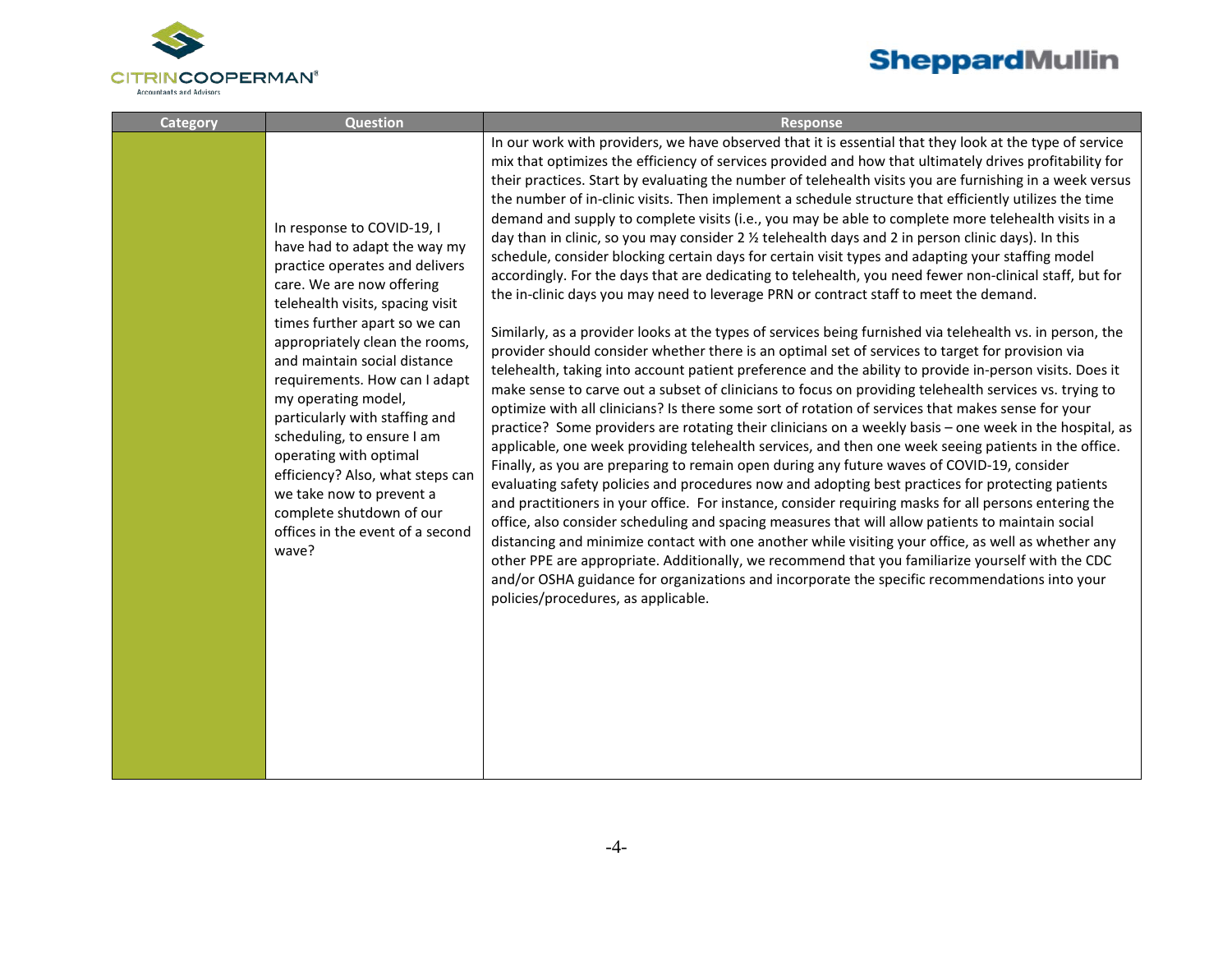

| <b>Category</b> | <b>Question</b>                                                                                  | <b>Response</b>                                                                                                                                                                                                                                                                                                                 |
|-----------------|--------------------------------------------------------------------------------------------------|---------------------------------------------------------------------------------------------------------------------------------------------------------------------------------------------------------------------------------------------------------------------------------------------------------------------------------|
|                 | Our practice did not have the                                                                    | Given the continued increase in the number of cases and ongoing concerns regarding the spread of<br>COVID-19, we would recommend maintaining at least a 90-day supply of PPE. We also know there is<br>legislation being contemplated that may require providers, or at least hospitals, to maintain a 90-day<br>supply of PPE. |
|                 | recommended 90-day supply<br>of emergency personal                                               | There are a couple of ways your organization could address PPE shortages:<br>(1) Look to other provider organizations in your market, particularly organizations that may have                                                                                                                                                  |
|                 | protective equipment (PPE)                                                                       | closed as a result of COVID-19 (ASCs, imaging centers, other ancillary providers) and see if they have                                                                                                                                                                                                                          |
|                 | prior to COVID-19 and we are<br>having difficulty finding (and<br>paying for) supplies. How have | excess PPE that your organization could leverage, at least until you are able to obtain the additional<br>PPE from other sources. You could also look to hospitals in the area to see if they have excess supply.                                                                                                               |
|                 | other organizations addressed<br>these shortages and do we<br>really need 90 days?               | (2) You could also look to a hospital or other organization in the area that operates or works with a<br>GPO to see if you could join that GPO and gain better access to PPE contracts. There are cases in<br>which larger organizations are given priority for certain supplies.                                               |
|                 |                                                                                                  | (3) Determine whether professional or charitable organizations in your area are offering access to<br>PPE, including for free or at reduced cost.                                                                                                                                                                               |
|                 |                                                                                                  | (4) Contact your Department of Health to see if they are offering assistance to provider organizations<br>to fulfill PPE supply requests.                                                                                                                                                                                       |
|                 |                                                                                                  | In terms of paying for the supplies, make sure you are tracking the costs of the PPE you acquire and<br>considering any potential funding support from local government or private organizations in your<br>area.                                                                                                               |
|                 |                                                                                                  |                                                                                                                                                                                                                                                                                                                                 |
|                 |                                                                                                  |                                                                                                                                                                                                                                                                                                                                 |
|                 |                                                                                                  |                                                                                                                                                                                                                                                                                                                                 |
|                 |                                                                                                  |                                                                                                                                                                                                                                                                                                                                 |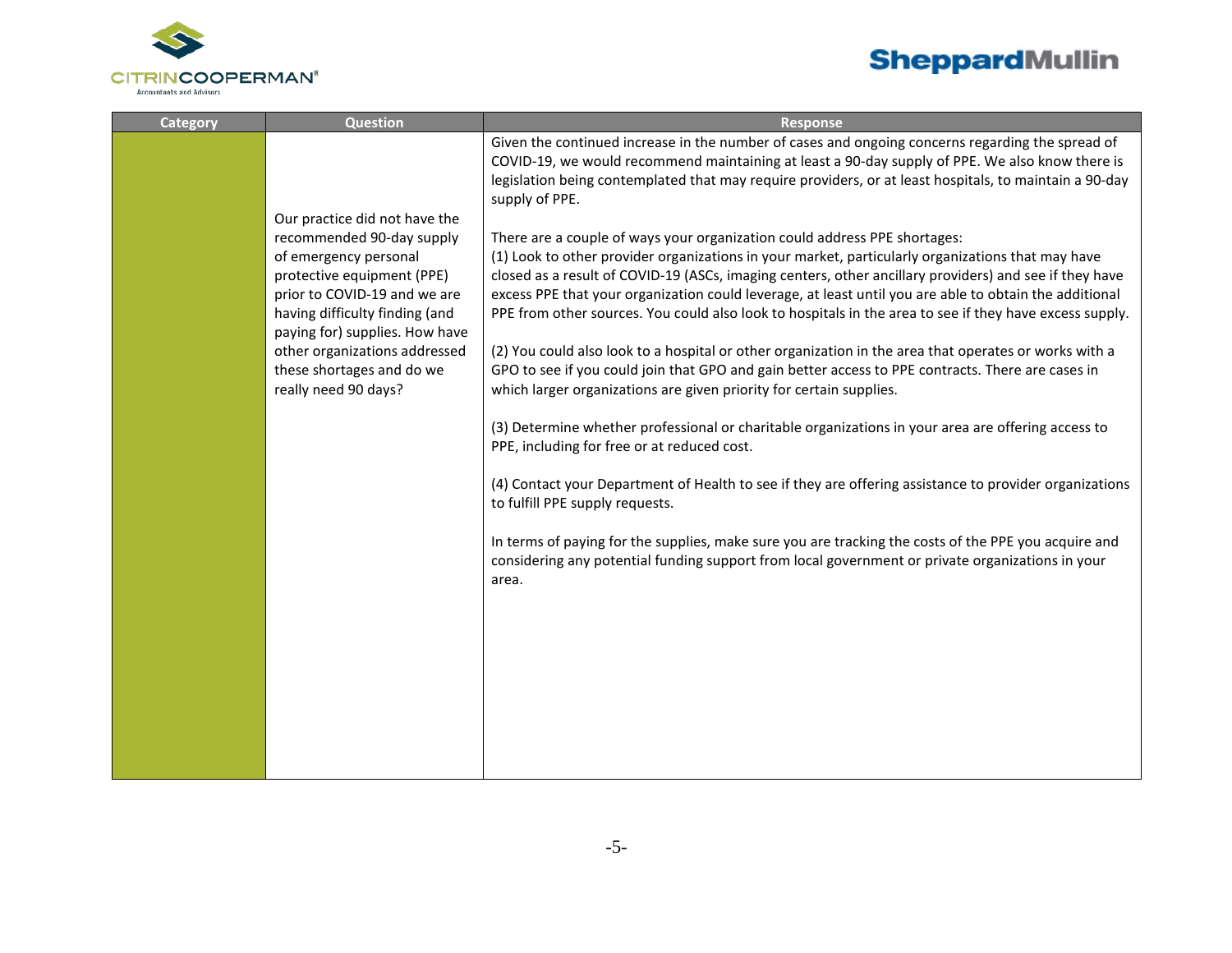

| <b>Category</b> | <b>Question</b>                                                                                                                                                                                                                                                     | <b>Response</b>                                                                                                                                                                                                                                                                                                                                                                                                                                                                                                                                                                                                                                                                                                                                                                                                                                                                                                                                                                       |
|-----------------|---------------------------------------------------------------------------------------------------------------------------------------------------------------------------------------------------------------------------------------------------------------------|---------------------------------------------------------------------------------------------------------------------------------------------------------------------------------------------------------------------------------------------------------------------------------------------------------------------------------------------------------------------------------------------------------------------------------------------------------------------------------------------------------------------------------------------------------------------------------------------------------------------------------------------------------------------------------------------------------------------------------------------------------------------------------------------------------------------------------------------------------------------------------------------------------------------------------------------------------------------------------------|
|                 | CMS has indicated that they<br>plan to continue some level of<br>expanded reimbursement for<br>telehealth services post-COVID-<br>19. Can I rely on these                                                                                                           | It is very unlikely that CMS will roll back all of its telehealth coverage expansion, especially given<br>recent statements from the agency. For instance, it is widely expected that CMS will make some of<br>the expansions to the telehealth services list permanent in its 2021 Physician Fee Schedule rule. The<br>fate of other currently active regulatory expansions, however, is uncertain.                                                                                                                                                                                                                                                                                                                                                                                                                                                                                                                                                                                  |
|                 | statements? The last thing I<br>want to do is for our practice<br>to focus on shifting a lot of our<br>volume to telehealth and then<br>experience untenable<br>reimbursement levels long-<br>term. Similarly, what will the<br>commercial payors do long-<br>term? | In terms of other payors, approaches will differ payor to payor, but you can proactively work with<br>your third party payors to discuss strategies related to telehealth services. When initiating these<br>discussions, bring statistics on the utilization of telehealth services at your practice and the positive<br>impact it has had on maintaining connection with patients and ensuring they are receiving the<br>appropriate level of care. We believe a fundamental concern from payors is that patients are using<br>telehealth as a bridge to office care - and that a telehealth visit is likely to result in a subsequent in-<br>person visit for many patients. Good data will enable you to show the number of in-person visits that<br>were ultimately avoided through telehealth, and also the number of telehealth visits that required a<br>follow-up in-person visit. This will also enable you to show the number of lives impacted by<br>telehealth services. |
| <b>Finance</b>  |                                                                                                                                                                                                                                                                     | With respect to the internal functioning of healthcare providers, we recommend financially modeling<br>the potential impact of telehealth on such providers. What is the financial impact to your<br>organization from shifts of services from in-person to telehealth? How does a transition impact<br>expenses ranging from staffing, to the potential to centralize some services, to spacing<br>considerations? We are having conversations with clients today about how to understand the<br>financial feasibility of maintaining profitability with telehealth services potentially evolving to<br>become a material piece of their service mixes.                                                                                                                                                                                                                                                                                                                              |
|                 |                                                                                                                                                                                                                                                                     |                                                                                                                                                                                                                                                                                                                                                                                                                                                                                                                                                                                                                                                                                                                                                                                                                                                                                                                                                                                       |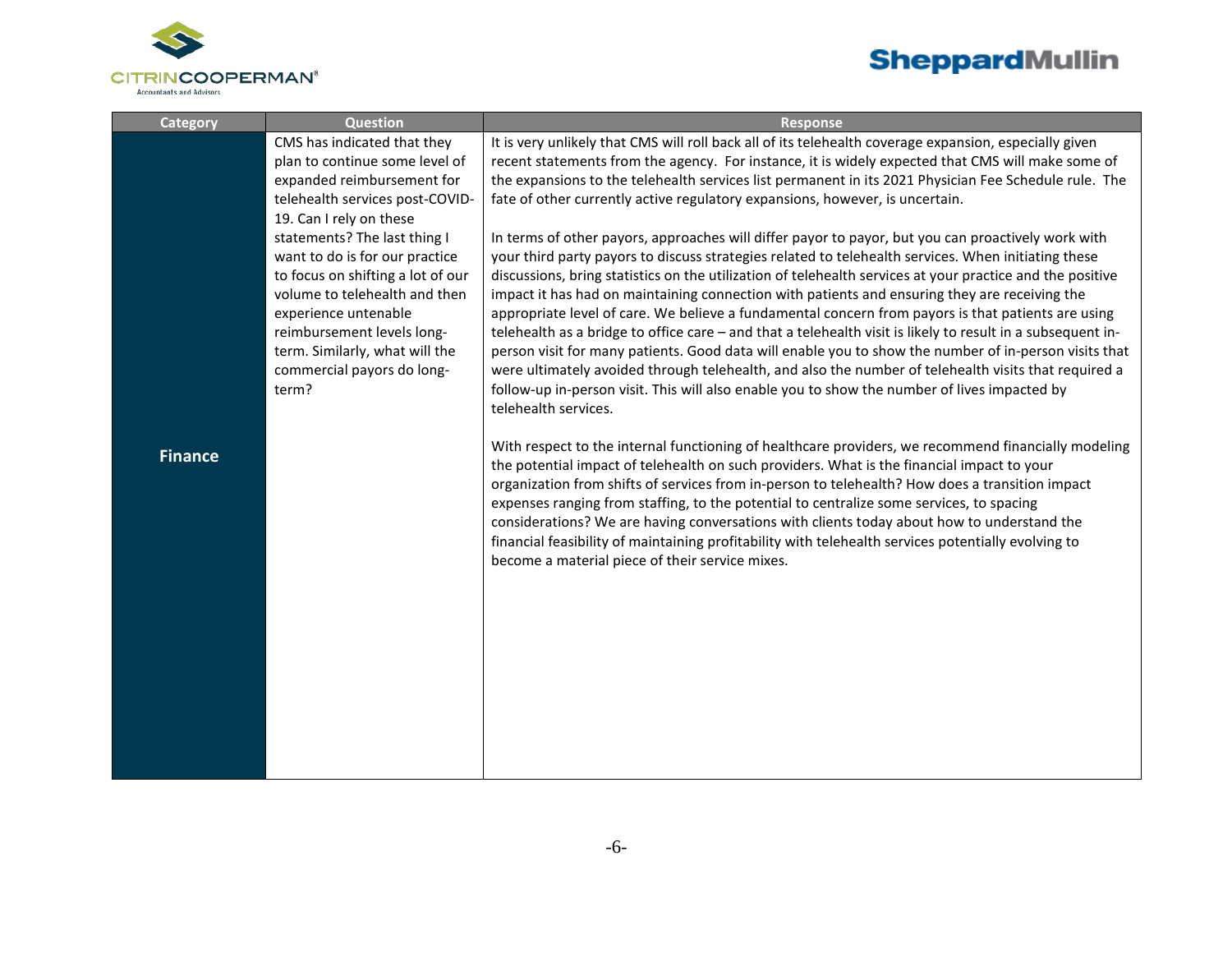

| <b>Category</b> | <b>Question</b>                                                                                                                                                                       | <b>Response</b>                                                                                                                                                                                                                                                                                                                                                                                                                                                                                                                                                                                                                                                                                                                                                                                                                                               |
|-----------------|---------------------------------------------------------------------------------------------------------------------------------------------------------------------------------------|---------------------------------------------------------------------------------------------------------------------------------------------------------------------------------------------------------------------------------------------------------------------------------------------------------------------------------------------------------------------------------------------------------------------------------------------------------------------------------------------------------------------------------------------------------------------------------------------------------------------------------------------------------------------------------------------------------------------------------------------------------------------------------------------------------------------------------------------------------------|
|                 | My organization received funds<br>pursuant to a governmental<br>support program. What<br>information and supporting<br>documentation do I need to<br>provide in order to certify that | The supporting documentation and reporting requirements will vary significantly depending on the<br>program through which your organization received support. You should be sure to understand all<br>types of funding you have received through programs such as the Provider Relief Fund, Paycheck<br>Protection Program (PPP), FEMA Public Assistance, FCC COVID-19 Telehealth program, or other state<br>and local programs.                                                                                                                                                                                                                                                                                                                                                                                                                              |
|                 | we have used the funds in<br>accordance with the program?<br>Any additional advice on<br>reducing our audit risk?                                                                     | Once you have determined which funding mechanisms have provided support for your practice, it is<br>critical to understand the expectations for each program. For most, providers should plan on tracking<br>expenses at a receipt level, as well as collecting other key substantiating documentation such as<br>general ledgers, bank statements, line-item budgets, and tax returns. Providers should also carefully<br>track documentation substantiating their eligibility for the program. Again, documentation and<br>reporting requirements vary widely depending on the program, so it is critical to understand the<br>requirements of each program, and how programs interact with each other, in order to prepare for<br>reporting and audit requests, as well as to avoid more severe legal ramifications for violating terms<br>and conditions. |
|                 | Our practice was barely able to<br>survive the first wave of<br>COVID-19 as our volumes<br>dropped virtually to zero<br>overnight. What measures can<br>we take today to better       | First, it is critical that your organization understands its cost structure and anticipated cash flow at a<br>detailed level. What variable costs can you reduce quickly, either temporarily or permanently, if you<br>need to? What is your cash flow forecast and do you have a clear line of sight into the impact of<br>changes like Medicare Advance Payment recoupment and the end of the PPP? We suggest getting<br>very specific in your scenario planning.                                                                                                                                                                                                                                                                                                                                                                                           |
|                 | position ourselves, financially,<br>if a second wave hits?                                                                                                                            | Based on your cash and expense analysis, we also recommend exploring your access to additional<br>working capital. Can you work with your vendors to stretch payment terms? Is there any avenue to<br>reduce accounts payable? If it appears you may be facing a cash shortfall, consider moving forward<br>with securing access to additional capital should you need it in the future. It is critical that you factor<br>in your ability to service any new debt and to evaluate whether any government lending programs,<br>like the Main Street Lending Program, may be advantageous.                                                                                                                                                                                                                                                                     |
|                 |                                                                                                                                                                                       |                                                                                                                                                                                                                                                                                                                                                                                                                                                                                                                                                                                                                                                                                                                                                                                                                                                               |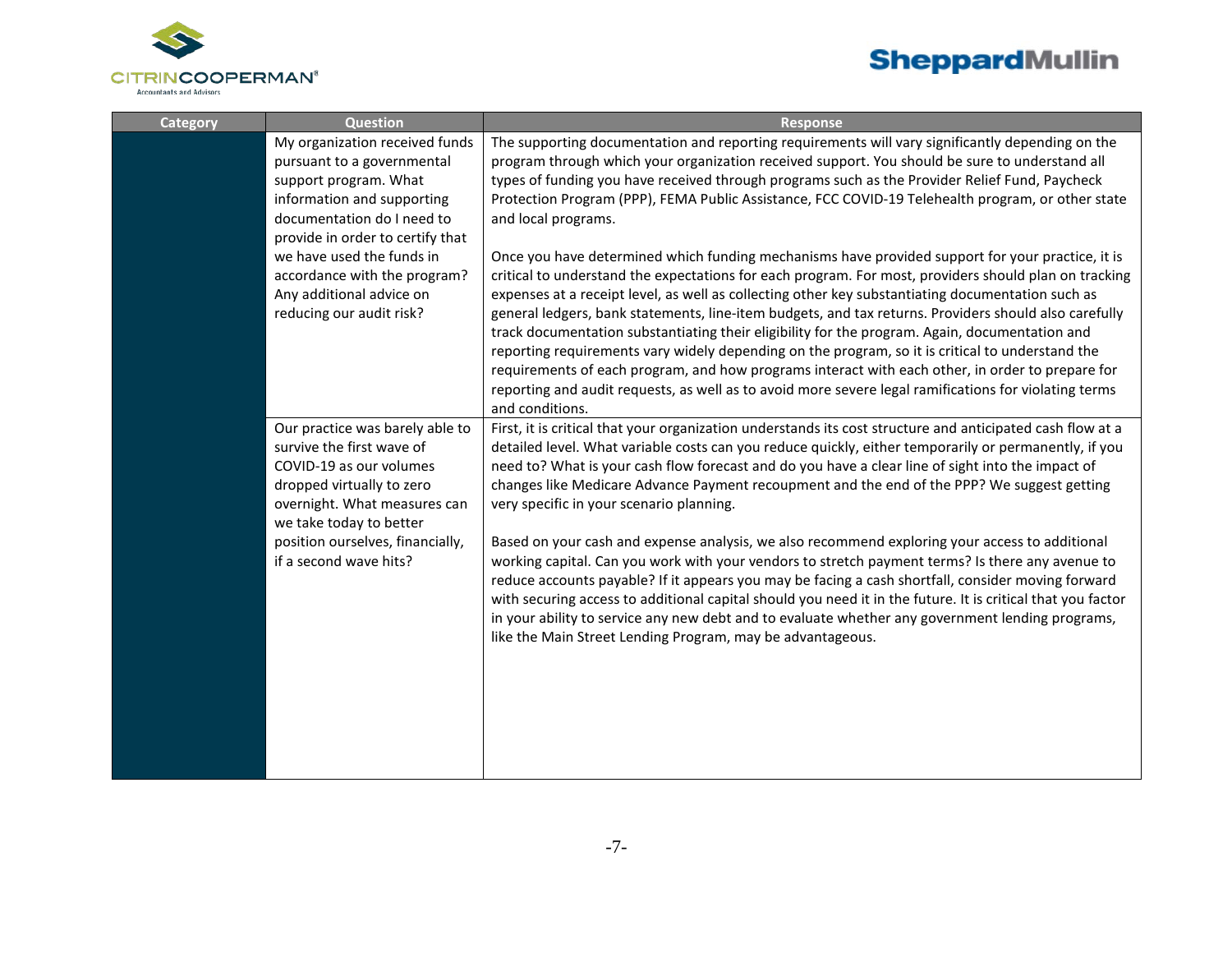

| <b>Category</b>   | Question                           | <b>Response</b>                                                                                           |
|-------------------|------------------------------------|-----------------------------------------------------------------------------------------------------------|
|                   | My practice/organization           | Make sure that you have fully documented each service furnished via telehealth, including the             |
|                   | started providing telehealth       | reason for furnishing the visit via telehealth if the visit would typically be provided in an in-person   |
|                   | services for the first time at the | setting. If you need to make additions or amendments to clinical documentation, be sure to follow         |
|                   | start of the pandemic. While       | CMS guidelines for such revisions. Check to be sure that any services furnished via telehealth to         |
|                   | we are happy that we could         | Medicare beneficiaries are on the Medicare telehealth services list; were provided by allowed             |
|                   | continue to provide much           | clinicians; otherwise meet applicable coverage conditions; and, that appropriate modifiers are            |
|                   | needed services to our patients    | applied. Similarly, check telehealth services provided to other patients against coverage                 |
|                   | during these challenging times,    | requirements for each applicable payor.                                                                   |
|                   | we are very concerned and are      |                                                                                                           |
|                   | unsure of whether we will be       |                                                                                                           |
|                   | paid for the services we have      |                                                                                                           |
|                   | rendered. We have also heard       |                                                                                                           |
|                   | that there will be increased       |                                                                                                           |
|                   | scrutiny by regulators and         |                                                                                                           |
|                   | payors on telehealth services      |                                                                                                           |
| <b>Technology</b> | rendered during the pandemic.      |                                                                                                           |
|                   | What can I do to increase my       |                                                                                                           |
|                   | practice/organization's            |                                                                                                           |
|                   | likelihood of getting paid and     |                                                                                                           |
|                   | reduce our potential audit risk?   |                                                                                                           |
|                   | My practice/organization has       | The flexibility to use these modalities may well end with the expiration of the Public Health             |
|                   | been using publicly available      | Emergency. Now is a good time to evaluate other, more secure modalities to determine whether              |
|                   | technology modalities (e.g.,       | one of these platforms would be a good fit for your practice. There are various HIPAA compliant           |
|                   | FaceTime, Skype) to provide        | platforms an entity could choose to implement. When evaluating these different platforms, one             |
|                   | telehealth visits. Will I be able  | should consider, among others, the following considerations/questions: (i) is it supportable and          |
|                   | to continue to use these           | compatible with my other technology platforms (e.g., electronic medical record system)?; (ii) what        |
|                   | services on a going forward        | level of support is being offered by the vendor?; (iii) will remote patient monitoring be included?; (iv) |
|                   | basis?                             | is it patient/user friendly?; and (v) are all security and HIPAA concerns addressed? We would             |
|                   |                                    | recommend that an entity begin researching the right platform for them by speaking with other             |
|                   |                                    | providers and practices already using a telehealth platform as well as their trusted advisors,            |
|                   |                                    | consultants and attorneys.                                                                                |
|                   |                                    |                                                                                                           |